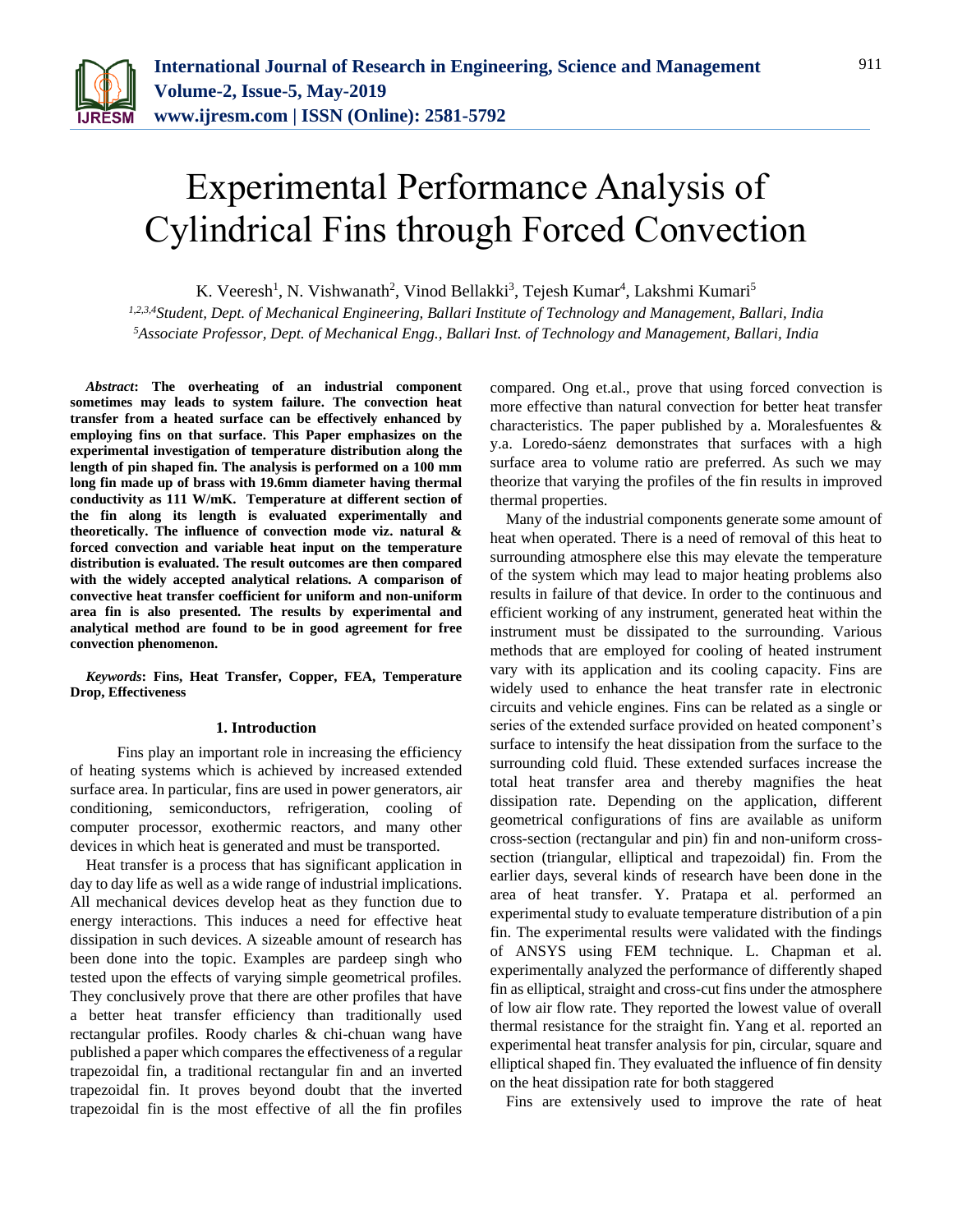

dissipation from a hot surface especially in thermal engineering applications. There are many applications of heat transfer in porous media in thermal engineering problems such as heat exchangers, reactor cooling and solar collectors. Kiwan and Al-Nimr introduced the concept of porous fin and then considered the formulation of Darcy's model in heat transfer in porous fin. Several attempts have been made so far for accurate understanding of heat transfer in extended surfaces made of porous materials.

# **2. Experimental description**

The experimental setup is represented schematically by Fig. 1. The apparatus is equipped with a blower that provides air flow at different rates. A control valve is also provided to regulate the flow from the blower. The equipment consists of a rectangular channel in conjunction with a nozzle attached to the blower. A 100 mm long pin fin of 19.6 mm diameter made up of brass is fitted at the base to a rectangular channel. The base of the fin is welded with a brass flange of 10 mm thickness and 47 mm diameter. A controlled amount of heat is supplied to the flange by means of an electric heater, which can be varied with the help of a variance. Six thermocouples were installed over the length of the fin as shown in fig. 2. The brass fin is kept inside a rectangular duct. An ammeter and voltmeter are also provided to record the current and voltage readings at a particular heat input. To vary the heat input the voltage may be increased or decreased with the help of a regulator.



Fig. 1. Experimental Set-up of Pin Fin

## *A. Forced Convection*

In convection mode of heat transfer if the movement of surrounding fluid is provided by some external

Agents like fans, blower, pumps etc. Then it is termed as forced convection. The fluid flow may be of the laminar or turbulent type. The motion of fluid amplifies the heat transfer, flow with higher velocity will increase the heat dissipation rate. Forced convection is dominated by two dimensionless numbers named as Prandtl and Reynolds numbers.

#### **3. Sample calculations**

1. Average fin temperature 
$$
(T_m)
$$
  
= 
$$
\frac{T_1 + T_2 + T_3 + T_4 + T_5 + T_6}{6}
$$

- 2. Average temperature of Fin and Fluid $(T_{\text{mF}})$  $T_m + T_F$ . = 2
- 3. Properties of Air at  $(T_{\text{mF}}) = 30^{\circ}\text{C}$

Thermal Conductivity (Kair )  $= 26.75$  x 10<sup>-3</sup>W/m<sup>o</sup>K

Density 
$$
(\rho) = 1.165
$$
 Kg/m<sup>3</sup>

Dynamic Viscosity ( $\mu$ ) = 18.63 x 10<sup>-6</sup> N.S/m<sup>2</sup>

4. Discharge of Air in the Duct (Q):

$$
= C_d * \pi / 4 * d^2 * \sqrt{2g(\frac{H.\varphi w}{\zeta a})}
$$

5. Velocity of Air in the Duct at  $T_F(v)$ :

$$
= \qquad \qquad \underline{\qquad m/sec.}
$$

duct c/s Area

\n6. Velocity of Air in the Duct at 
$$
T_{\text{mf}}(V)
$$
:

Q

$$
\mathcal{L} = \mathcal{L} \left( \mathcal{L} \right)
$$

$$
= V x
$$
  $\frac{1}{T_f + 273}$  m/sec.

 $T_{\rm mf}$  + 273

7. Reynolds Number:

$$
Re = \frac{\rho \, V \, D}{}
$$

8. Nusselt Number (Nu): 
$$
\mu
$$

 $Nu = 0.165$  ( $R_e$ )  $^{0.466}$  .......  $40 < R_e < 4000$ . 9. Heat Transfer Co-Efficient (h):

$$
= \frac{Nu \times K_{Air}}{}
$$

$$
\mathbf{D}^{\mathbf{p}}(\mathbf{D})
$$

10. Slope (m):

$$
= \sqrt{\frac{hc}{KA}}
$$

=

11. Effectiveness of Fin  $(\mu)$ 

$$
- \tTanh(mL)
$$

$$
\mathbf{m} \mathbf{L}
$$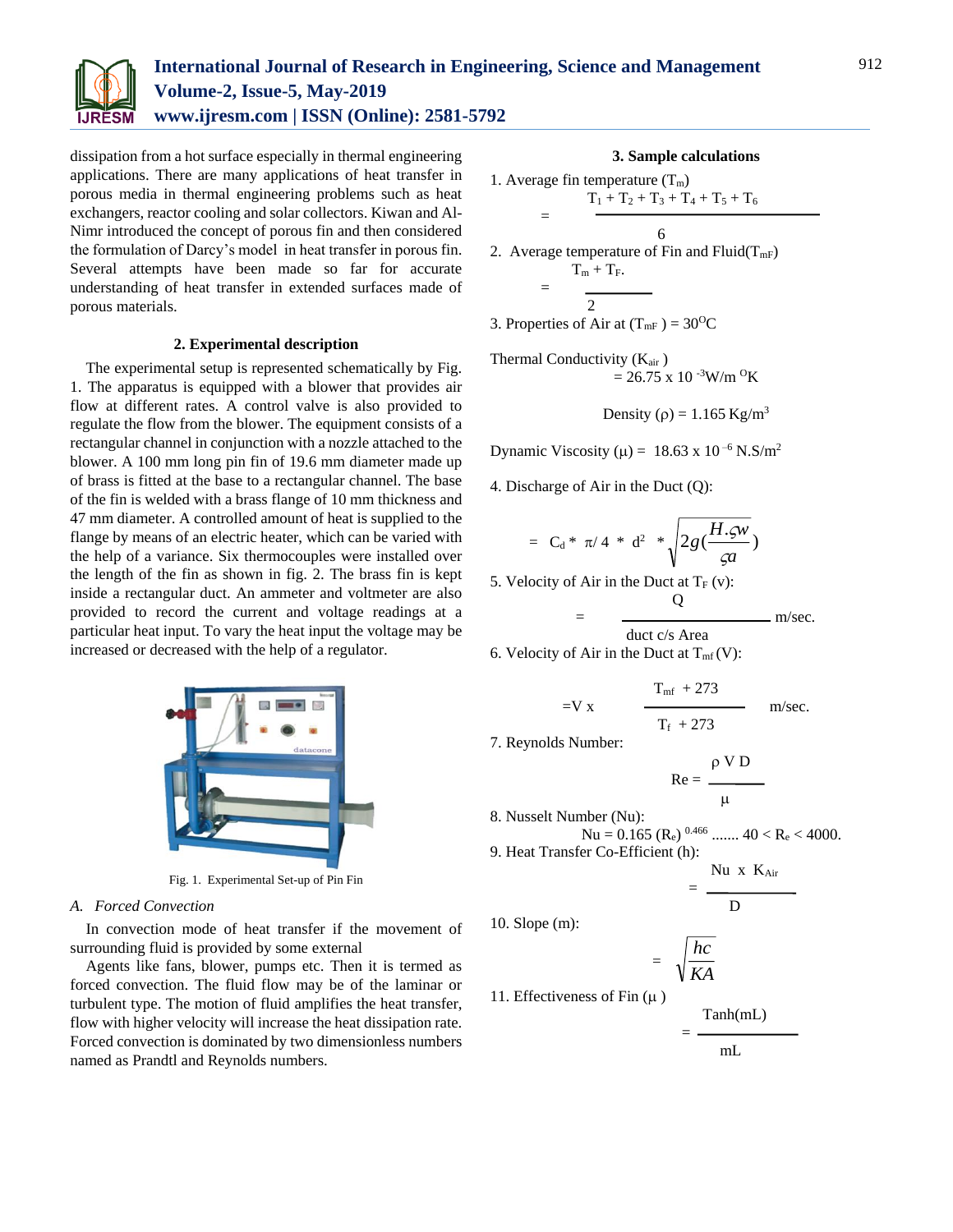

# **International Journal of Research in Engineering, Science and Management Volume-2, Issue-5, May-2019 www.ijresm.com | ISSN (Online): 2581-5792**

| Table 1<br>Readings for Copper |       |     |        |                           |    |    |                             |                     |    |         |                     |        |                 |       |       |
|--------------------------------|-------|-----|--------|---------------------------|----|----|-----------------------------|---------------------|----|---------|---------------------|--------|-----------------|-------|-------|
| S. no.                         | în    | in. |        | <b>Manometer Readings</b> |    |    | <b>Temperature Readings</b> |                     |    |         | <b>Ambient Temp</b> | Re     | <b>HTC</b><br>h | Q     | €     |
|                                | volts | amp | $h_1$  | h <sub>2</sub>            | Н  |    | ᠇᠇<br>$\mathbf{L}$          | m<br>1 <sup>2</sup> |    | $T_{5}$ | $T_6$               | -      | -               | -     | -     |
| .,                             | 100   | 0.2 | ◠      | 14                        | 12 | 76 | 73                          | 70                  | 67 | 64      | 36                  | 1888.5 | 46.14           | 11.87 | 78.83 |
| $\sim$<br>٠.                   | 100   | 0.2 | ◠      | 13                        |    | 85 | 81                          | 77                  | 74 | 70      | 36                  | 1903.6 | 46.53           | 12.03 | 78.33 |
| 3.                             | 100   | 0.2 | ◠      | 13                        |    | 86 | 83                          | 79                  | 75 | 72      | 36                  | 1937.0 | 47.68           | 12.98 | 78.98 |
| 4.                             | 100   | 0.2 | ◠<br>∠ | 13                        |    | 84 | 81                          | 78                  | 74 | 70      | 36                  | 1977.3 | 48.77           | 13.34 | 77.08 |
| 5.                             | 100   | 0.2 | ◠<br>∠ | 13                        |    | 92 | 88                          | 84                  | 80 | 76      | 36                  | 1997.2 | 45.47           | 9.64  | 79.64 |

Table 2

|         | <b>Readings for Brass</b> |     |                           |                             |    |    |              |          |                     |         |            |        |       |       |       |
|---------|---------------------------|-----|---------------------------|-----------------------------|----|----|--------------|----------|---------------------|---------|------------|--------|-------|-------|-------|
| S. no.  |                           |     | <b>Manometer Readings</b> | <b>Temperature Readings</b> |    |    |              |          | <b>Ambient Temp</b> | Re      | <b>HTC</b> |        | €     |       |       |
|         | in                        | in  |                           |                             |    |    |              |          |                     |         |            |        | h     |       |       |
|         | volts                     | amp | $h_1$                     | h <sub>2</sub>              | Н  | ᠇᠇ | $\mathbf{1}$ | m.<br>12 | m<br>14             | $T_{5}$ |            |        |       |       |       |
| .,      | 100                       | 0.2 | ◠                         | 12                          | 10 | 73 | 78           | 65       | 64                  | 68      | 36         | 1888.5 | 46.14 | 11.87 | 53.79 |
| ◠<br>۷. | 100                       | 0.2 | 3                         | 13                          | 10 | 85 | 81           | 73       | 74                  | 75      | 36         | 1903.6 | 46.53 | 12.03 | 57.78 |
| 3.      | 100                       | 0.2 | $\overline{\mathbf{a}}$   | 13                          | 10 | 83 | 83           | 75       | 75                  | 75      | 36         | 1937.3 | 47.68 | 12.98 | 63.85 |
| 4.      | 100                       | 0.2 | 3                         | 15                          | 12 | 84 | 81           | 78       | 74                  | 70      | 36         | 1977.3 | 48.77 | 13.34 | 57.08 |
| 5.      | 100                       | 0.2 |                           | 16                          | 12 | 92 | 88           | 84       | 80                  | 76      | 36         | 1997.2 | 45.47 | 9.64  | 59.64 |

|          | Table 3                                          |     |    |                           |    |    |    |    |                             |    |    |        |            |                          |       |
|----------|--------------------------------------------------|-----|----|---------------------------|----|----|----|----|-----------------------------|----|----|--------|------------|--------------------------|-------|
|          | Readings for aluminum $+6\%$ iron oxide material |     |    |                           |    |    |    |    |                             |    |    |        |            |                          |       |
| S. no.   |                                                  |     |    | <b>Manometer Readings</b> |    |    |    |    | <b>Temperature Readings</b> |    | T6 | Re     | <b>HTC</b> | O                        |       |
|          | in                                               | in  |    |                           |    |    |    |    |                             |    | h  |        |            |                          |       |
|          | volts                                            | amp | h1 | h2                        | H  | T1 | T2 | T3 | T4                          | T5 | -  |        |            | $\overline{\phantom{0}}$ |       |
| ı.       | 100                                              | 0.2 | 10 | 23                        | 13 | 83 | 79 | 76 | 73                          | 67 | 36 | 1888.5 | 36.26      | 6.87                     | 73.33 |
| $\gamma$ | 100                                              | 0.2 | 12 | 22                        | 10 | 82 | 78 | 76 | 72                          | 67 | 36 | 1903.6 | 36.69      | 6.85                     | 73.12 |
| 3.       | 100                                              | 0.2 | 11 | 23                        | 12 | 81 | 77 | 75 | 72                          | 66 | 36 | 1937.0 | 36.8       | 6.89                     | 74.12 |
| 4.       | 100                                              | 0.2 | 12 | 23                        | 11 | 83 | 78 | 76 | 73                          | 68 | 36 | 1977.3 | 37         | 6.9                      | 74.32 |
|          | 100                                              | 0.2 | 10 | 24                        | 14 | 83 | 79 | 75 | 75                          | 67 | 36 | 1997.2 | 36.89      | 6.89                     | 74.4  |

|                                                   | volts | amp | h1 | h2                        | н  | T1                          | T <sub>2</sub> | T3 | T4 | T <sub>5</sub> | ۰  |        | -          | ۰    |       |
|---------------------------------------------------|-------|-----|----|---------------------------|----|-----------------------------|----------------|----|----|----------------|----|--------|------------|------|-------|
|                                                   | in    | in  |    |                           |    |                             |                |    |    |                |    |        | h          |      |       |
| Sl no                                             |       |     |    | <b>Manometer Readings</b> |    | <b>Temperature Readings</b> |                |    |    |                | T6 | Re     | <b>HTC</b> | Q    | €     |
| Readings for aluminum $+10\%$ iron oxide material |       |     |    |                           |    |                             |                |    |    |                |    |        |            |      |       |
| Table 4                                           |       |     |    |                           |    |                             |                |    |    |                |    |        |            |      |       |
| 5.                                                | 100   | 0.2 | 10 | 24                        | 14 | 83                          | 79             | 75 | 75 | 67             | 36 | 1997.2 | 36.89      | 6.89 | 74.4  |
| 4.                                                | 100   | 0.2 | 12 | 23                        | 11 | 83                          | 78             | 76 | 73 | 68             | 36 | 1977.3 | 37         | 6.9  | 74.32 |
| 3.                                                | 100   | 0.2 | 11 | 23                        | 12 | 81                          | 77             | 75 | 72 | 66             | 36 | 1937.0 | 36.8       | 6.89 | 74.12 |
| $\mathcal{L}$<br>z.                               | 100   | 0.2 | 12 | 22                        | 10 | 82                          | 78             | 76 | 72 | 67             | 36 | 1903.6 | 36.69      | 6.85 | 73.12 |
|                                                   |       |     |    |                           |    |                             |                |    |    |                |    |        |            |      |       |

1. | 100 | 0.2 | 10 | 23 | 13 | 65 | 62 | 50 | 57 | 47 | 36 | 1888.5 | 36.19 | 3.39 | 76.1 2. | 100 | 0.2 | 11 | 22 | 12 | 74 | 70 | 54 | 63 | 51 | 36 | 1903.6 | 36.53 | 4.1 | 75.89 3. 100 0.2 11 22 11 82 78 58 71 55 36 1937.0 36.8 4 74.12 4. | 100 | 0.2 | 10 | 23 | 13 | 90 | 86 | 63 | 78 | 58 | 36 | 1977.3 | 36.9 | 4.2 | 74.65 5. 100 0.2 10 21 11 92 87 68 76 59 36 1997.2 36.89 4.3 74.4

#### **4. Possible outcomes**

- We can increase the rate of heat transfer through cylindrical fins.
- Material cost of the set up can be decreased by alloys like aluminum 7075, aluminum 24345, and composite material.
- By using different geometry & material we can increase the efficiency of heat dissipation.
- Based on review study cylinder heat transfer rate also increase by changing the various types of geometry of fins mounted on it. That can be analyzed by CFD and validate results by conducting experimental work.
- The experimental findings were then compared with the analytical results. Investigations were also made to evaluate the effect of geometrical aspects on heat transfer characteristics of fin.

#### **5. Conclusion**

913

In this work, an experimental investigation has been performed to study the temperature distribution over the length of a 150 mm long pin shaped fin.

Temperature profile at the various section of fin length was studied under variable heat input for forced convection atmosphere. The experimental findings were then compared with the analytical results.

## **References**

- [1] Bassam A/K Abu-Hijleh (2003), "Enhanced forced convection heat transfer from a cylinder using permeable fins", Journal of heat transfer, Vol. 125, 804-811.
- [2] Masao Yoshida (2006) et. al, "Air-Cooling Effect of Fins on a Motorcycle Engine", JSME International journal, Series B, Vol. 49, No. 3,869-875.
- [3] Charles R, Wang C, A novel heat dissipation fin design applicable for natural convection Augmentation, International Communications in Heat and Mass Transfer. 59, 24, 2014.